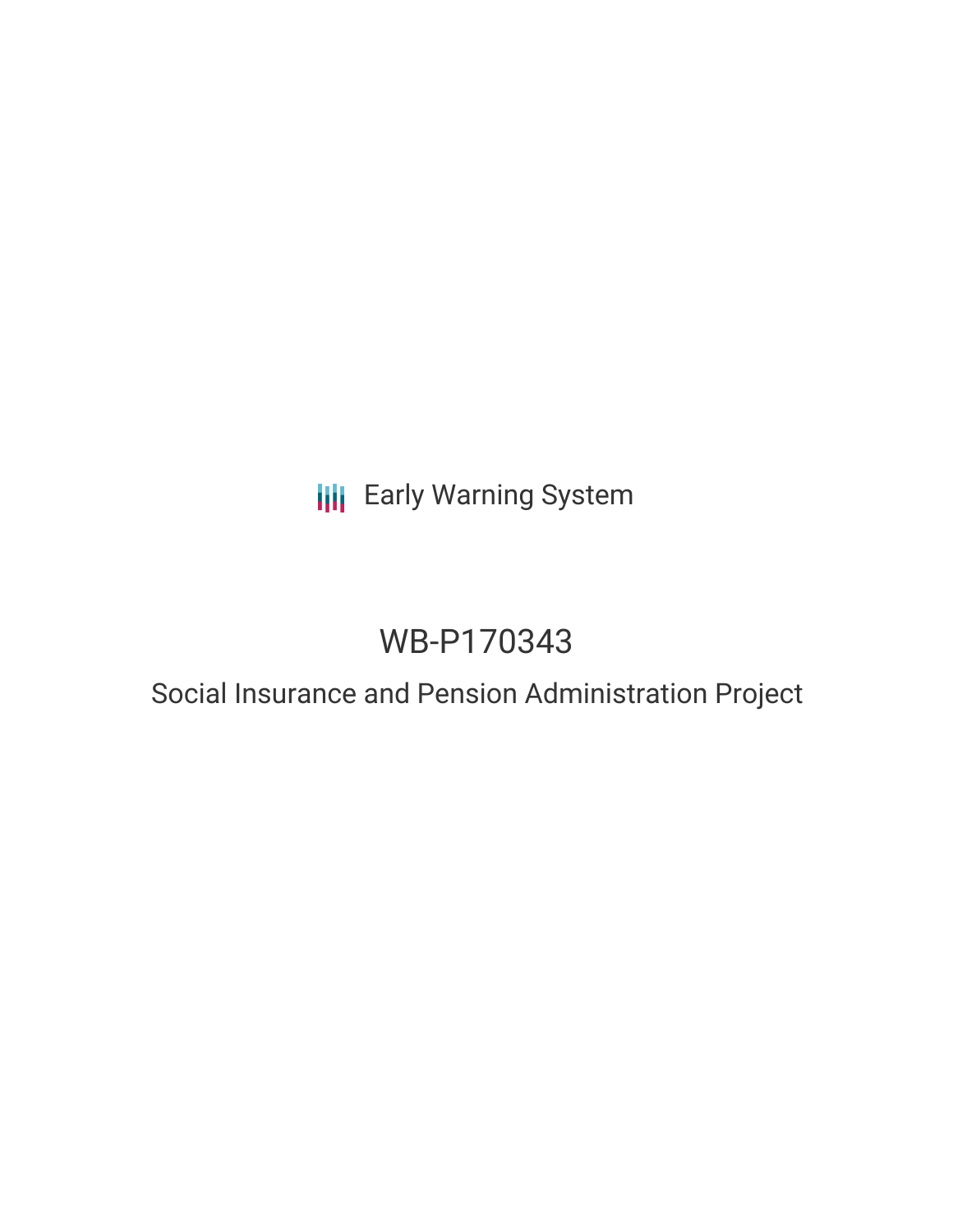

#### **Quick Facts**

| <b>Countries</b>               | Macedonia                   |
|--------------------------------|-----------------------------|
| <b>Financial Institutions</b>  | World Bank (WB)             |
| <b>Status</b>                  | Proposed                    |
| <b>Bank Risk Rating</b>        | C                           |
| <b>Voting Date</b>             | 2019-12-12                  |
| <b>Borrower</b>                | Not provided                |
| <b>Sectors</b>                 | Finance, Law and Government |
| <b>Investment Type(s)</b>      | Loan                        |
| <b>Investment Amount (USD)</b> | $$15.12$ million            |
| <b>Project Cost (USD)</b>      | $$15.12$ million            |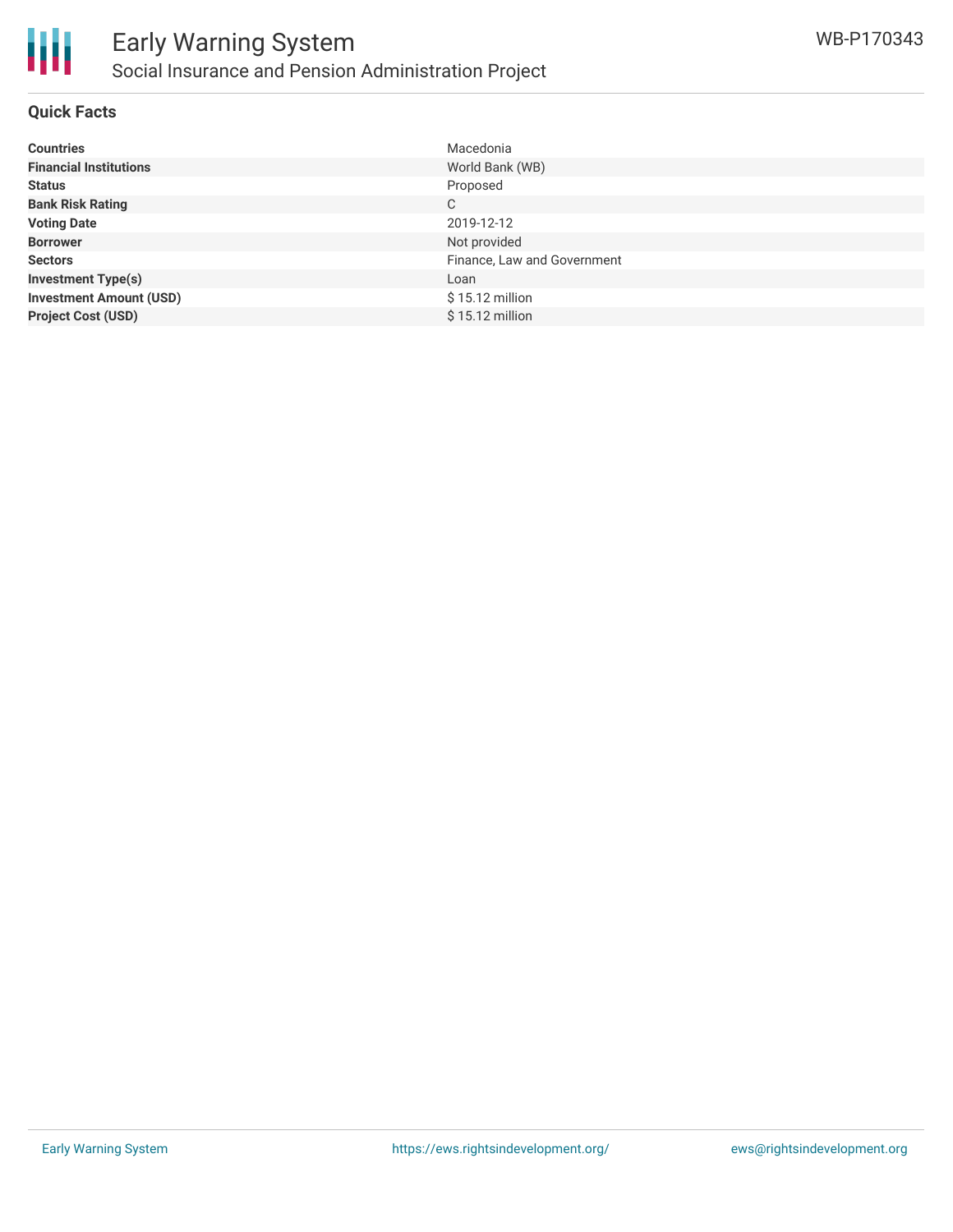

### **Project Description**

According to the Bank's Environmental and Social Review Summary, this project finances the implementation of pension reform and improvements in social insurance administrative systems.

The project is yet to be appraised and the Project Information Document has not been published.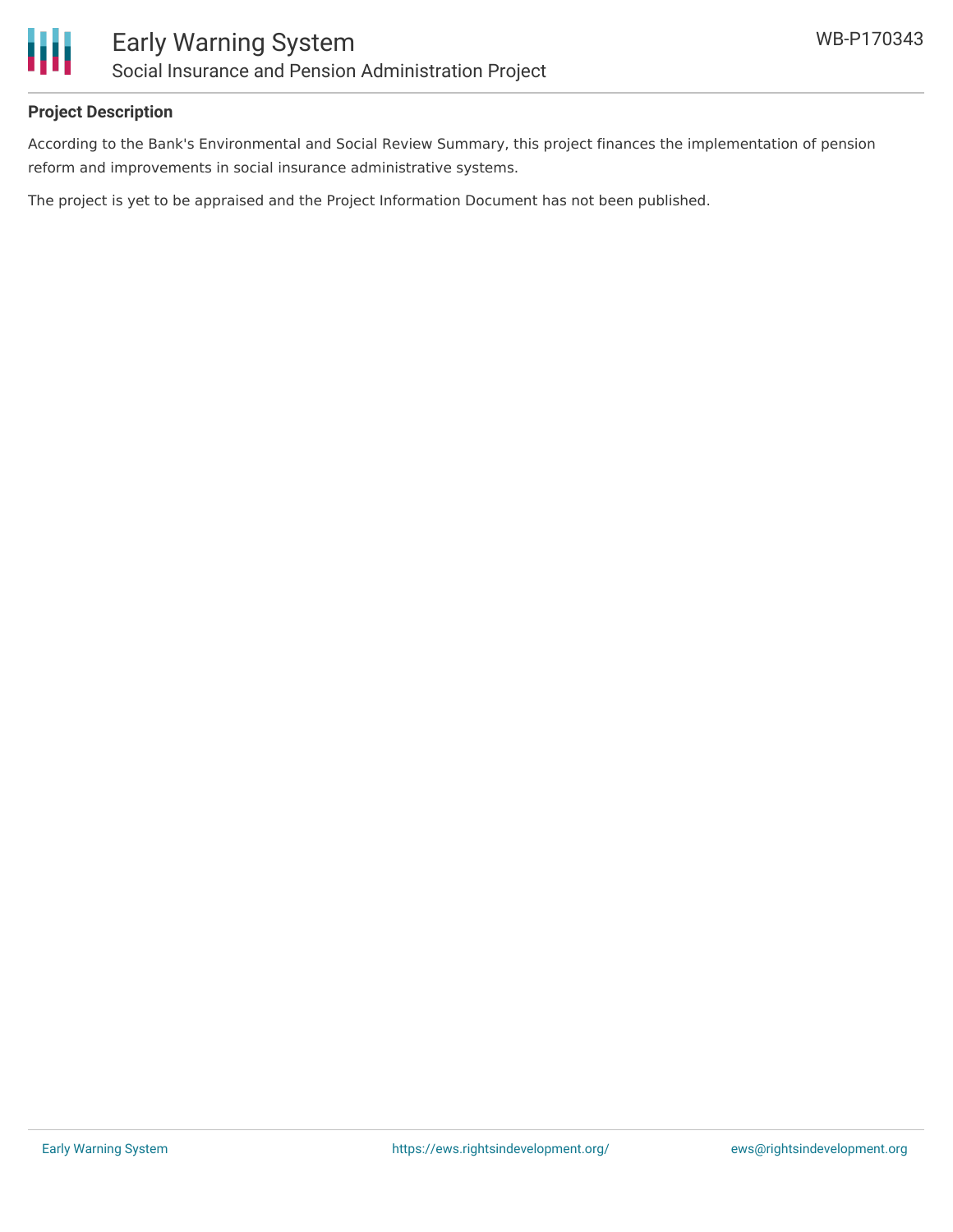

### **Investment Description**

World Bank (WB)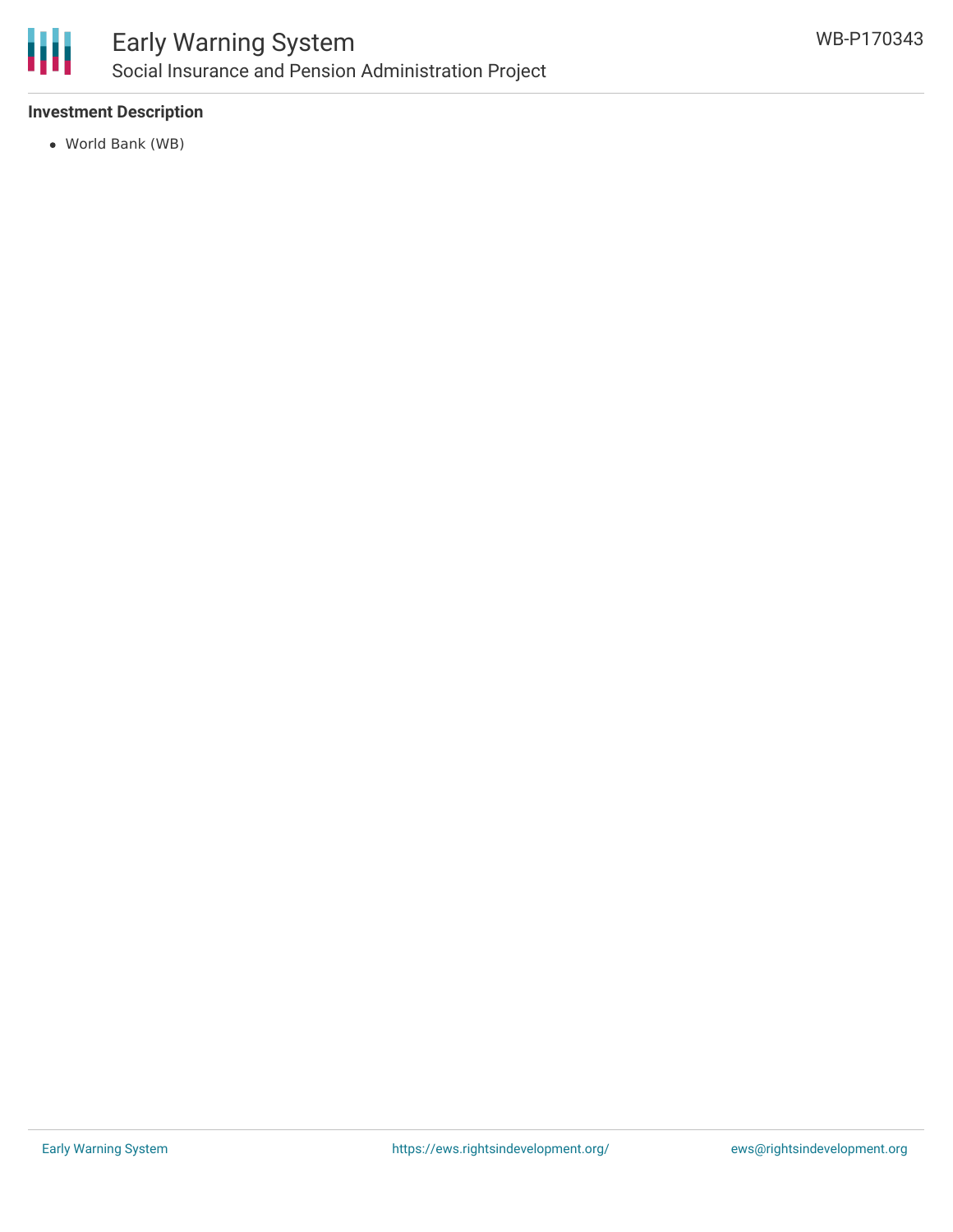

### **Contact Information**

No contact information at time of writing.

#### **ACCOUNTABILITY MECHANISM OF WORLD BANK**

The World Bank Inspection Panel is the independent complaint mechanism and fact-finding body for people who believe they are likely to be, or have been, adversely affected by a World Bank-financed project. If you submit a complaint to the Inspection Panel, they may investigate to assess whether the World Bank is following its own policies and procedures for preventing harm to people or the environment. You can contact the Inspection Panel or submit a complaint by emailing ipanel@worldbank.org. You can learn more about the Inspection Panel and how to file a complaint at: http://ewebapps.worldbank.org/apps/ip/Pages/Home.aspx.